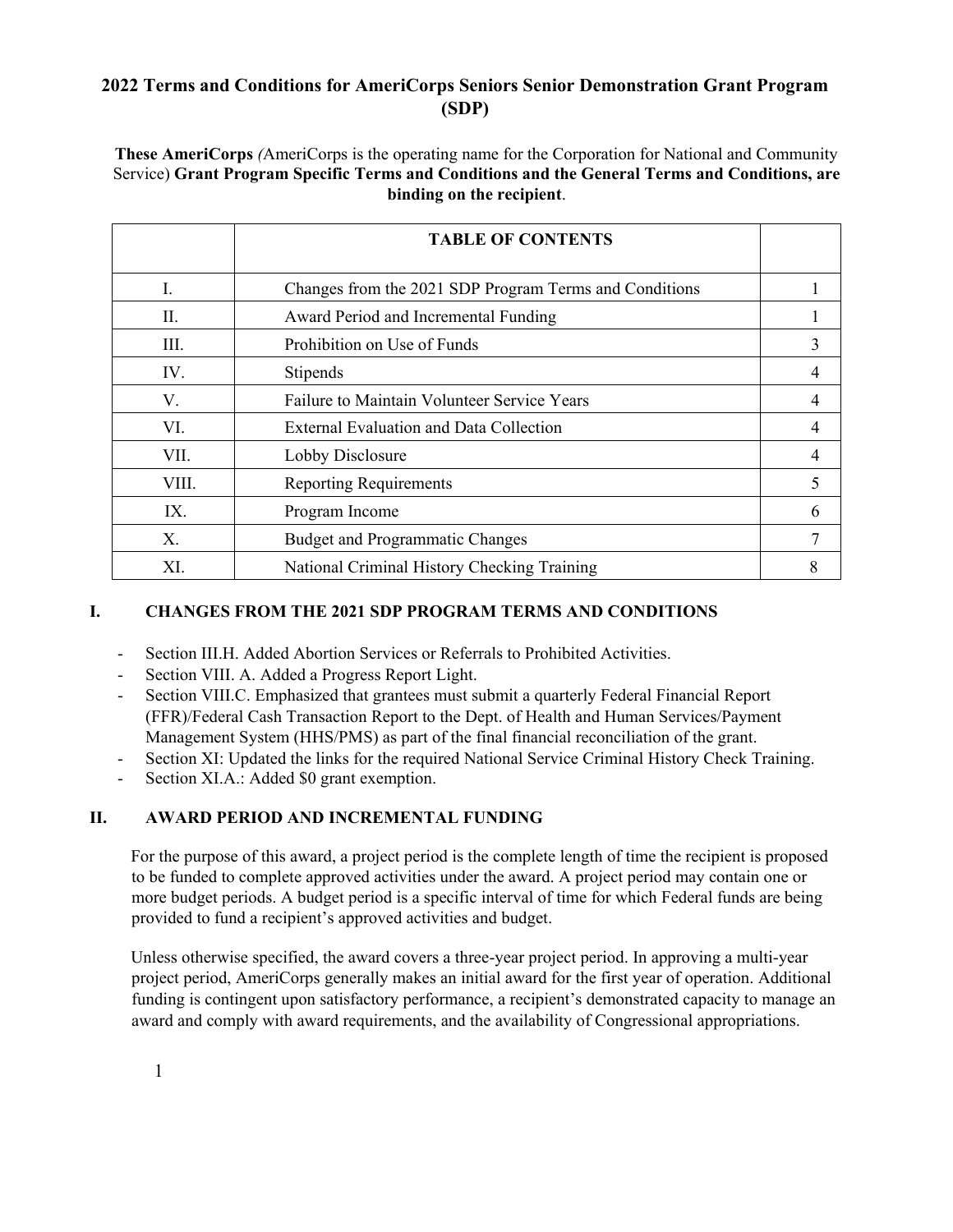AmeriCorps reserves the right to adjust the amount of an award or elect not to continue funding for subsequent years. The project period and the budget period are noted on the award document.

# **III. PROHIBITION ON USE OF FUNDS**

As specified in 42 U.S.C. § 5043(c), as well as in 45 CFR §§ 2551.121 and 2552.121, while charging time to a Senior Demonstration Grant program, accumulating service or training hours, or otherwise performing activities supported by the Senior Demonstration Grant Program or AmeriCorps, staff and volunteers may not engage in the following activities:

## **A. Political activities.**

- 1. No part of any award shall be used to finance, directly or indirectly, any activity to influence the outcome of any election to public office, or any voter registration activity. No project shall be conducted in a manner involving the use of funds, the provision of services, or the employment or assignment of personnel in a matter supporting or resulting in the identification of such project with:
	- a. Any partisan or nonpartisan political activity associated with a candidate, or contending faction or group, in an election; or
	- b. Any activity to provide voters or prospective voters with transportation to the polls or similar assistance in connection with any such election; or
	- c. Any voter registration activity, except that voter registration applications and nonpartisan voter registration information may be made available to the public at the premises of the sponsor. But, in making registration applications and nonpartisan voter registration information available, employees of the sponsor shall not express preferences or seek to influence decisions concerning any candidate, political party, election issue, or voting decision.
- 2. Notwithstanding 42 U.S.C. § 5043(c), and 45 CFR §§ 2551.121(a)(3) and 2552.121(a)(3), anti-lobbying language in AmeriCorps's current appropriations legislation (like anti-lobbying language in AmeriCorps's past appropriations legislation) prohibits recipients from using AmeriCorps funds to pay the salary or expenses of any grant or contract recipient, or agent acting for such recipient, related to any activity designed to influence the enactment of legislation, appropriations, regulation, administrative action, or Executive order proposed or pending before the Congress or any State government, State legislature or local legislature or legislative body, other than for normal and recognized executive-legislative relationships or participation by an agency or officer of a State, local or tribal government in policymaking and administrative processes within the executive branch of that government.

## **B. Non-displacement of employed workers.**

An AmeriCorps Seniors volunteer in the Senior Demonstration Grant Program shall not perform any service or duty or engage in any activity that would otherwise be performed by an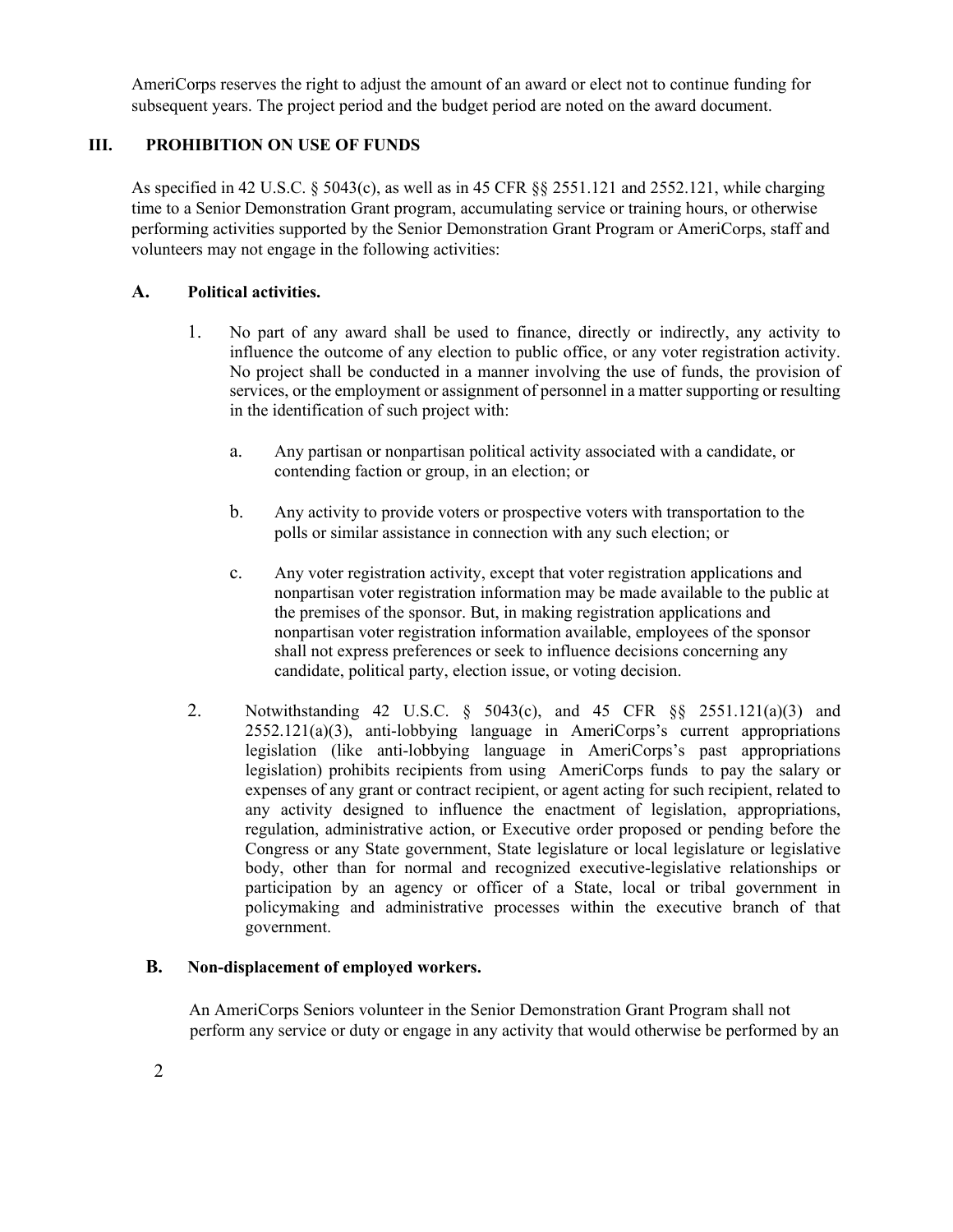employee of the sponsor, or that would supplant the hiring of, or result in the displacement of employees, or impair existing contracts for services.

#### **C. Compensation for service.**

A Senior Demonstration Grant Program grantee agency or organization to which AmeriCorps Seniors volunteers are assigned, or which operates or supervises any SDP project or program, shall not request or receive any compensation from AmeriCorps Seniors volunteers or from beneficiaries for services of AmeriCorps Seniors volunteers.

- 1. The regulations do not prohibit a sponsor from soliciting and accepting voluntary contributions from the community at large to meet its local support obligations under the grant or from entering into agreements with parties other than beneficiaries to support additional volunteers beyond those supported by the AmeriCorps grant;
- 2. A volunteer station may contribute to the financial support of the SDP project or program. However, this support shall not be a required precondition for a potential station to obtain Senior Demonstration Grant Program services;
- 3. If a volunteer station agrees to provide funds to support additional AmeriCorps Seniors volunteers, or pay for other volunteer support costs, the agreement shall be stated in a written Memorandum of Understanding. The sponsor shall withdraw services if the station's inability to provide monetary or in-kind support to the project under the Memorandum of Understanding diminishes or jeopardizes the project's financial capabilities to fulfill its obligations;
- 4. Under no circumstances shall AmeriCorps Seniors volunteers receive fees for service from service recipients, their legal guardians, members of their family, or friends.

### **D. Labor and anti-labor activity.**

The sponsor shall not use grant funds directly or indirectly to finance labor or antilabor organizations or related activities.

#### **E. Fair labor standards.**

A sponsor that employs laborers and mechanics for construction, alteration, or repair of facilities shall pay wages at prevailing rates as determined by the Secretary of Labor in accordance with the Davis-Bacon Act, as amended, 40 U.S.C. 276a.

#### **F. Religious activities.**

Neither an AmeriCorps Seniors volunteer, nor a member of the project staff funded by AmeriCorps, shall give religious instruction, conduct worship services or engage in any form of proselytization as part of his or her duties.

1. A sponsor or volunteer station may retain its independence and may continue to carry out its mission, including the definition, development, practice, and expression of its religious beliefs, provided that it does not use AmeriCorps funds to support any inherently religious activities, such as worship, religious instruction, or proselytization, as part of the programs or services funded. If an organization conducts such activities,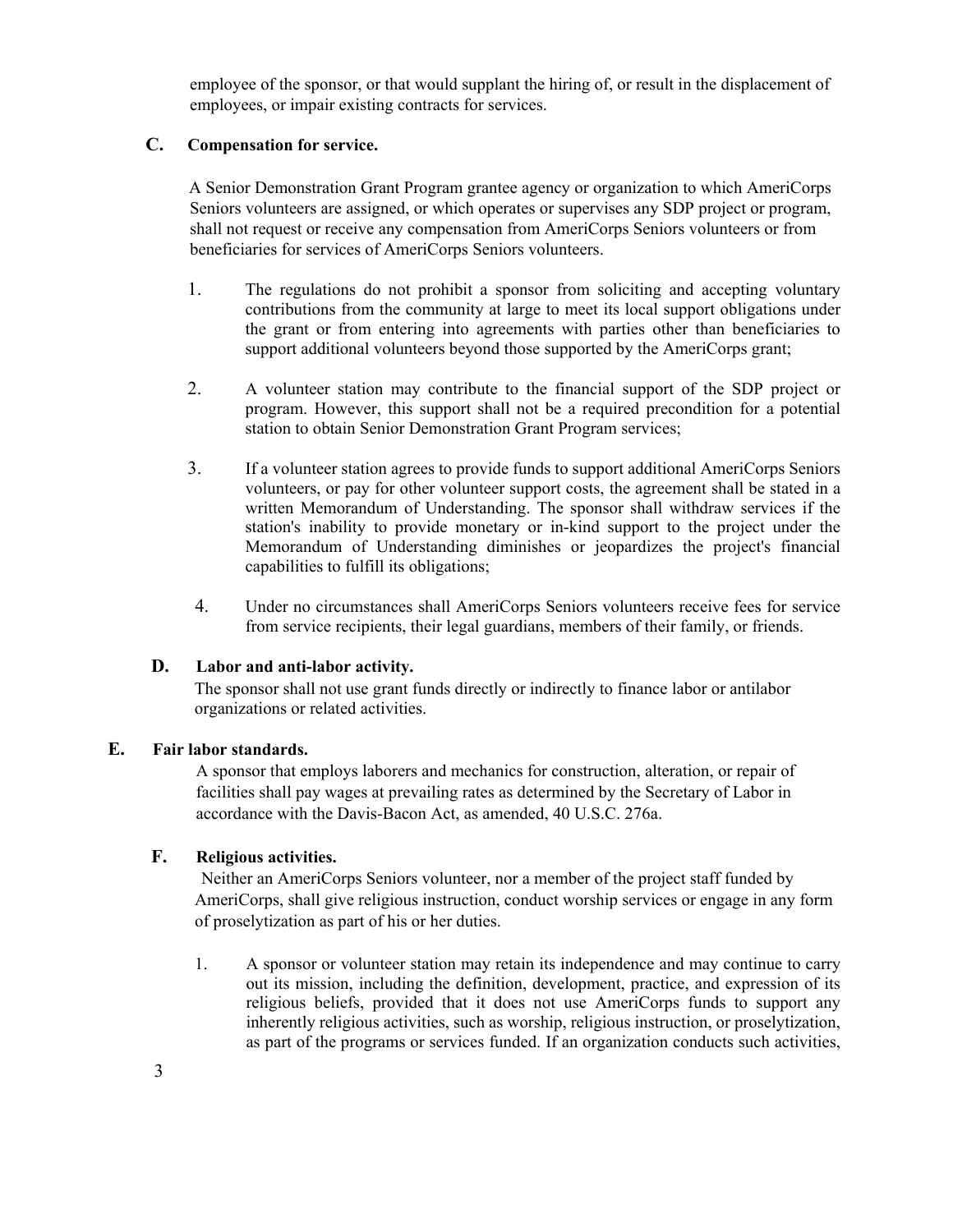the activities must be offered separately, in time or location, from the programs or services funded under this part.

### **G. Nepotism.**

Persons selected for project staff positions shall not be related by blood or marriage to other project staff, sponsor staff or officers, or members of the sponsor Board of Directors, unless there is written concurrence from the community group established by the sponsor and upon prior notification and approval by AmeriCorps.

## **H. Abortion Services or Referrals.**

While charging time to the AmeriCorps program, accumulating service or training hours, or otherwise performing activities supported by the AmeriCorps Seniors program or AmeriCorps Seniors, staff and volunteers may not engage in providing abortion services or referrals for receipt of service.

#### **IV. STIPENDS**

The recipient may not expend funds approved for payment of stipends for any other purpose without the prior written approval of AmeriCorps' Portfolio Manager.

### **V. FAILURE TO MAINTAIN VOLUNTEER SERVICE YEARS**

Failure of the Recipient to maintain Volunteer Service Year (VSY) program levels in accordance with the approved work plan and budget covered by the Notice of Grant Award may result in a reduction of funding for the succeeding year in accordance with AmeriCorps Seniors program policies.

### **VI. EXTERNAL EVALUATION AND DATA COLLECTION**

The recipient must cooperate with AmeriCorps and its evaluators in all monitoring and evaluation efforts. As part of this effort, the recipient must collect and submit certain project data, as defined in the Progress Report Supplement (PRS) and must provide data as requested or needed to support external evaluations.

#### **VII. LOBBY DISCLOSURE**

- **A.** No Federal appropriated funds may be used by the recipient to pay to any person for influencing or attempting to influence an officer or employee of any Federal agency, a Member of Congress, an officer or employee of Congress, or an employee of a Member of Congress in connection with the awarding of any Federal grant, the making of any Federal loan, the entering into of any cooperative agreement, and the extension, continuation, renewal, or modification of any Federal contract, grant, loan, or cooperative agreement.
	- **B.** Any recipient who requests or receives a grant from AmeriCorps shall file with AmeriCorps a certification, set forth in 31 U.S.C. Section 1352 ("Limitation on use of appropriated funds to influence certain Federal contracting and financial transactions"), which generally prohibits recipients of Federal grants and cooperative agreements from using Federal (appropriated) funds for lobbying the Executive or Legislative branches of the Federal Government in connection with a specific grant or cooperative agreement. By signing and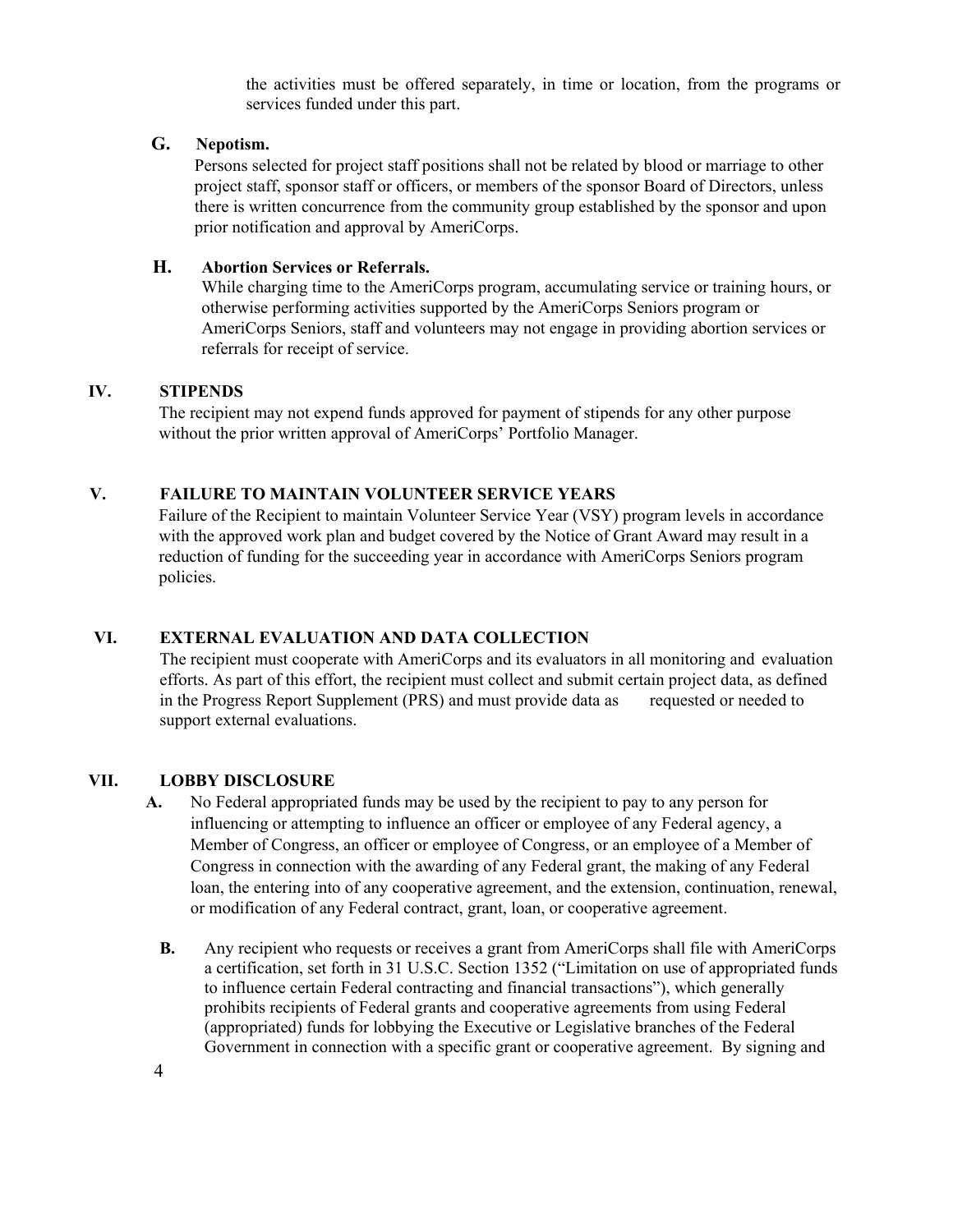submitting an application, the application provides certification that the recipient understands and will comply with this statutory requirement and that the recipient has not made, and will not make, any payment prohibited under section VII.A. above.

**C.** For Senior Demonstration Program Grant awards that exceed \$100,000, pursuant to 31 U.S.C. 1352, the recipient is required to file with AmeriCorps a disclosure report, Standard Form LLL, Disclosure of Lobbying Activities, in accordance with its instructions, at the end of any quarter, when the recipient has paid or agreed to pay, using non-appropriated funds (including any profits from any covered Federal action) any lobbying entity for influencing or attempting to influence an officer or employee of any agency, a Member of Congress, an officer or employee of Congress, or an employee of a Member of Congress in connection with a covered Federal action. If applicable, the report must be submitted to the grantee's AmeriCorps Portfolio Manager.

### **VIII. REPORTING REQUIREMENTS**

The recipient is responsible for timely submission of periodic financial and progress reports during the project period and a final financial report at the end of the period.

- **A. Progress Reports.** The recipient shall complete and submit a full progress report at the end of the budget period. The report is submitted through the appropriate electronic system no later than 30 days after the end of the budget period. The recipient shall also submit a Progress Report Lite six months after the start of the budget period through the appropriate electronic system.
- **B. Financial Reports.** The recipient shall complete and submit financial reports in eGrants to report the status of all funds. The recipient must submit timely financial reports, reporting on a cumulative basis from the start of the grant over the performance period of the grant, in accordance with AmeriCorps guidelines.

Recipients who receive funding from AmeriCorps with budget periods starting in April or October submit according to the following schedule:

| Due Date   | <b>Reporting Period Covered</b> |
|------------|---------------------------------|
| April 30   | October $1 - \text{March } 31$  |
| October 30 | April $1 -$ September 30        |

Recipients who receive funding from AmeriCorps with budget periods starting in January or July submit according to the following schedule:

| Due Date   | <b>Reporting Period Covered</b> |
|------------|---------------------------------|
| July 30    | January $1 -$ June 30           |
| January 30 | July $1 -$ December 31          |

**C. Final Financial Report.** Recipients completing the final year of their award must submit, in lieu of the last semi-annual financial report, a final financial report in eGrants. This final financial report is due no later than 120 days after the end of the project period. Additionally, grantees must submit a quarterly FFR/Federal Cash Transaction Report to PMS no later than 120 days after the end of the project period.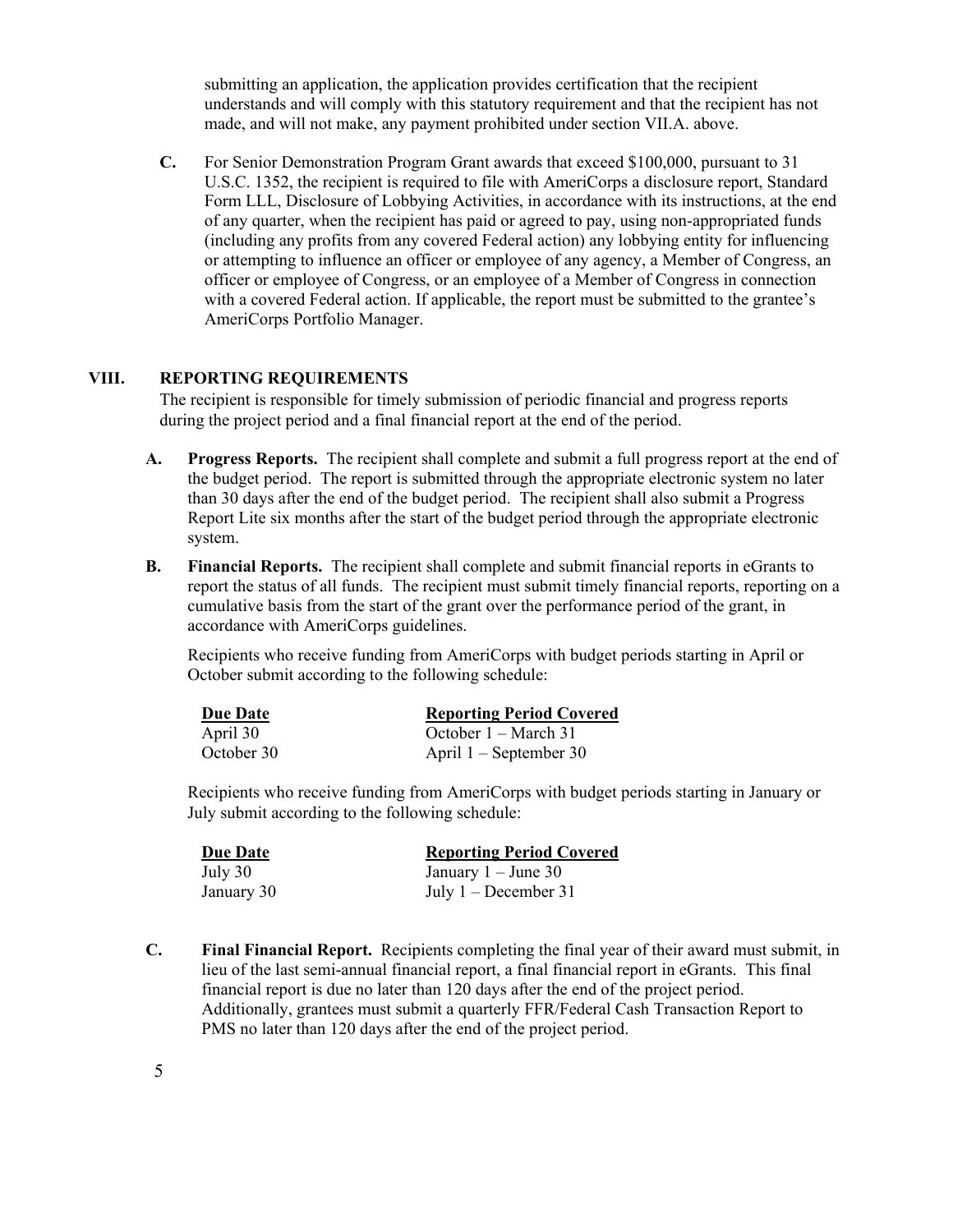- **D. \$0 SDP Grantees.** Any SDP that receives a \$0 award is exempt from the semi-annual and final financial reporting requirements. All \$0 SDP grantee should follow the progress reporting requirement noted in VIII.A. above.
- **E. Reporting at the Dept. of Health and Human Services/Payment Management System (HHS/PMS).** All recipients must submit the Federal Financial Report (FFR) Cash Transactions Report on a quarterly basis to the HHS/PMS per the Electronic Funds Transfer Agreement.
- **F. Requests for Extensions.** Each recipient must submit required reports by the given dates. Extensions of reporting deadlines will be granted only when: 1) the report cannot be furnished in a timely manner for reasons, in the determination of AmeriCorps, which are legitimately beyond the control of the recipient, and 2) AmeriCorps receives a written request explaining the need for an extension before the due date of the report.

Extensions of deadlines for reports may only be granted by the AmeriCorps Portfolio Manager, as appropriate.

## **IX. PROGRAM INCOME**

- **A. General.** Income, including fees for service earned as a direct result of the grant-funded program activities during the grant period, must be retained by the recipient and used to finance the grant's non-AmeriCorps share.
- **B. Excess Program Income.** Program income earned in excess of the amount needed to finance the recipient share must follow the appropriate requirements of 2 CFR  $\S 200.307(e)(1)$  and be deducted from total claimed costs, or with prior written approval from AmeriCorps, the requirements of 2 CFR  $\S$  200.307(e)(2) through a budget amendment used to enhance the program (additive process). Recipients that have unexpended program income must report it online "o" of the Federal Financial Report (FFR).
- **C. Fees for service.** When using assistance under this grant, the recipient may not enter into a contract for or accept fees for service performed by participants when:
	- **1.** The service benefits a for-profit entity.
	- **2.** The service falls within the other prohibited activities set forth in statute, regulation, or these grant terms and conditions.

## **X. BUDGET AND PROGRAMMATIC CHANGES**

- **A. Programmatic Changes.** The recipient must first obtain the prior written approval of the AmeriCorps Portfolio Manager before making any of the following changes (1-3):
	- **1.** Changes in the scope, objectives or goals of the project, transfer of the project effort, or project timeline whether or not they involve budgetary changes.
	- **2.** Substantial changes in key personnel specified in the application.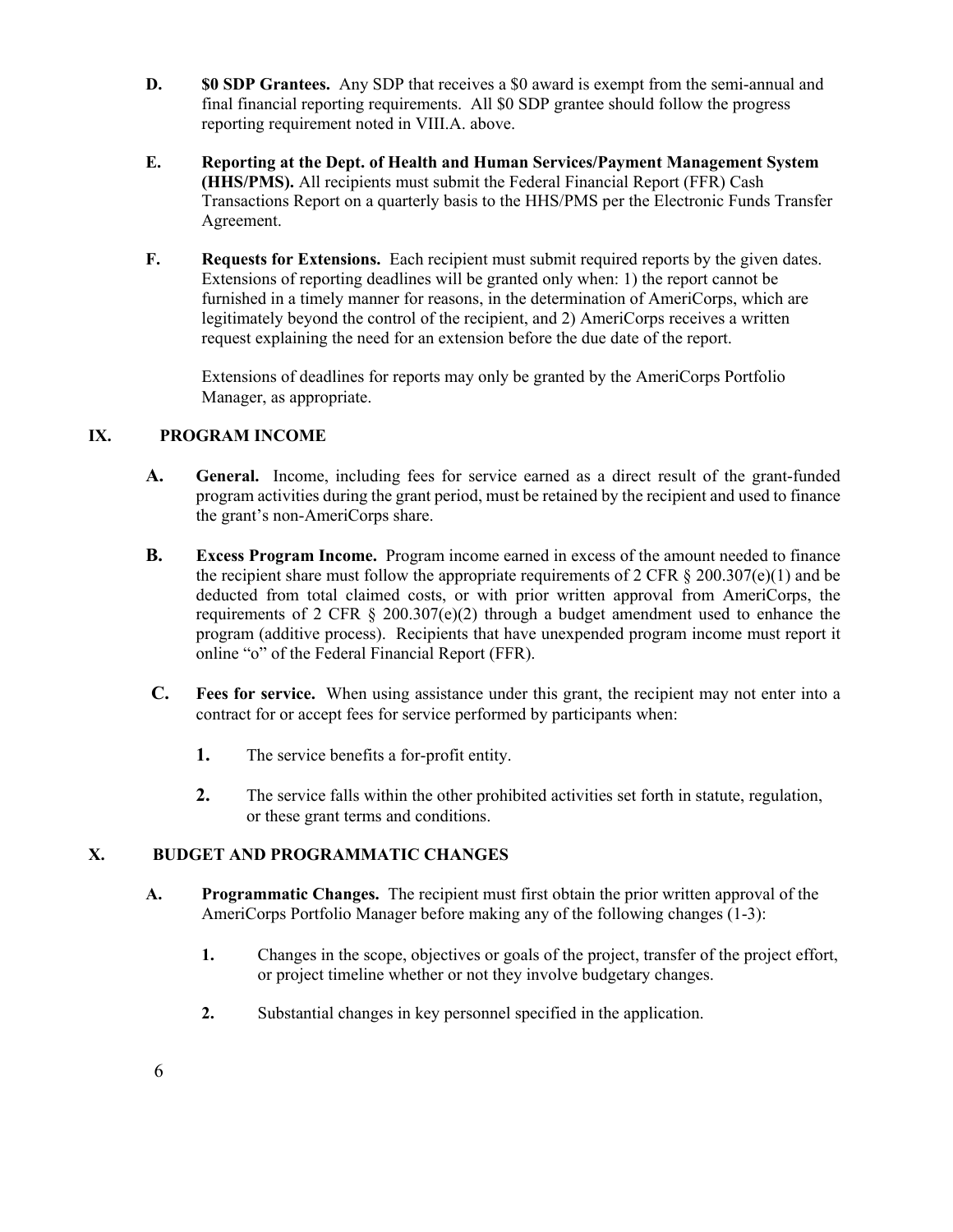**3.** The disengagement from the project for more than three months, or at least a 25 percent reduction in time devoted to the project by the approved Project Director.

Upon notification to the AmeriCorps Portfolio Manager, recipients may make programmatic changes due to, or in response to, an officially declared state or national disaster without written approval from AmeriCorps. As soon as practicable, recipients making disaster-related programmatic changes must discuss the performance measure adjustments, and other AmeriCorps grant requirements with the AmeriCorps Portfolio Manager. While written approval from AmeriCorps is not required before making disaster-related programmatic changes, AmeriCorps reserves the right to limit or deny disaster-related programmatic changes, including disallowing costs associated with the disaster related activities.

- **B. Budgetary Changes.** The recipient must obtain the prior written approval of AmeriCorps' Portfolio Manager before deviating from the approved budget in any of the following ways:
	- **1.** Specific Costs Requiring Prior Approval before Incurrence under the uniform administrative requirement, cost principles, and audit requirements for Federal grants at 2 CFR § 200.407. Certain cost items in 2 CFR § 200.407 require prior written approval of the awarding agency for the cost to be allowable such as preaward costs. Please ensure you consult the regulations prior to incurring costs to ensure allowability.
	- **2.** Purchases of Equipment over \$5,000 using grant funds, unless specified in the approved application and budget.
	- **3.** Unless the AmeriCorps share of the grant is \$100,000 or less, changes to cumulative and/or aggregate budget line items that amount to 10 percent or more of the total budget must be approved in writing in advance by AmeriCorps. The total budget includes both the AmeriCorps and recipient shares. Recipients may transfer funds among approved direct cost categories when the cumulative amount of such transfers does not exceed 10 percent of the total budget.
- **C. Approval of Programmatic and Budget Changes.** AmeriCorps' Portfolio Managers are the only officials who have the authority to alter or change the terms and conditions or requirements of the grant. Portfolio Managers will execute written amendments and recipients should not assume approvals have been granted unless documentation from AmeriCorps' Office of Grant Administration (OGA) has been received via a Notice of Grant Award. Programmatic changes also require final approval of AmeriCorps' OGA after written recommendation for approval is received from the Portfolio Manager.

## **XI. NATIONAL SERVICE CRIMINAL HISTORY CHECK TRAINING**

All recipients **must** complete and retain a certificate of completion of the AmeriCorps' National Service Criminal History Check (NSCHC) e-course training every year to ensure that recipients conducting criminal history background checks comply with all NSCHC requirements. The